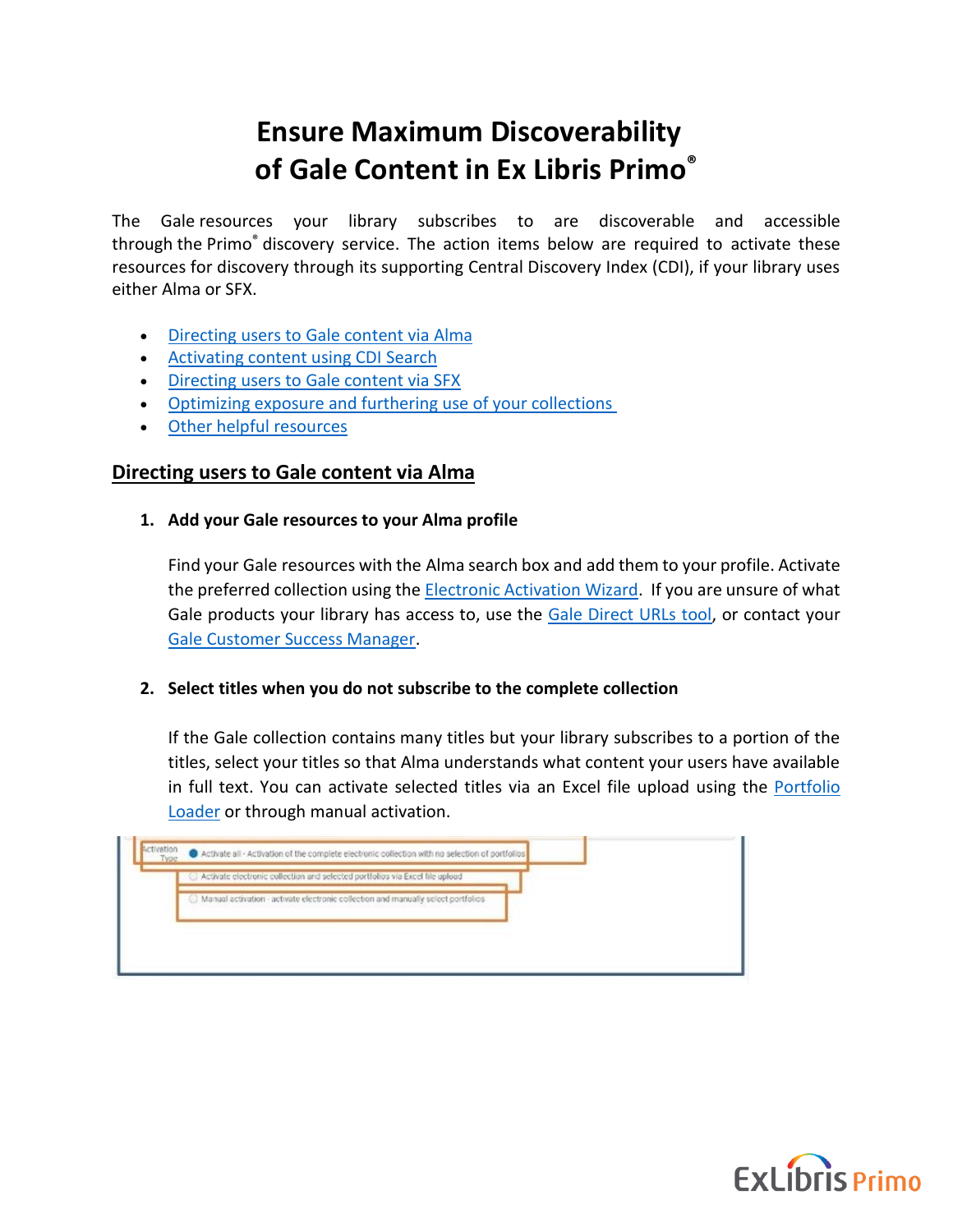Citations from titles you do not subscribe to are still available to Alma users who select to expand their search beyond the library's full text holdings:

Tweak your results

Expand My Results

When you subscribe to or purchase additional titles in a collection, be sure to update your Alma profile to reflect access to your new full text titles.

## **3. Complete activation within Alma**

Once the steps in the activation wizard are completed, the task will now appear under the "Assign to Me" tab of the task list. From there, select "Test Access" and update the status to "Access Confirmed" and click "Save." Finally, click "Unsuppress" from the task list actions menu to make the collection level bibliographic record available for Discovery.

## **4. Future Gale platform changes may sometimes require you to make an update to your Alma profile**

When Gale platform changes occur in the future, you may need to update your Alma profile. You can track these Gale changes in the CKB release notes.

• [Alma CKB Release Notes:](https://knowledge.exlibrisgroup.com/Alma/Content_Corner/Release_Notes) This page shows new [Alma Central Knowledgebase](https://knowledge.exlibrisgroup.com/Alma/Product_Materials/050Alma_FAQs/E-Resource_Management/Central_KnowledgeBase_(CKB)) Releases.

## **5. Configure SFX for your resources to link directly to full text.**

Customize your [Primo Template Mapping file](https://knowledge.exlibrisgroup.com/Primo/Content_Corner/Knowledge_Articles/Linking_to_Gale_Collections) with your Gale Location ID. This is necessary for correct linking to Gale content from Primo. To obtain your Location ID, contact your [Gale](https://support.gale.com/connect/success/)  [Customer Success Manager.](https://support.gale.com/connect/success/) Also [configure the link resolver](https://knowledge.exlibrisgroup.com/Cross-Product/Integrations/Alma_and_SFX) (using the information under the "Galegroup" section in the linked PDF).

See the Ex Libris articles below for instructions on how to set up your location ID/Loc ID:

- Alma: [Gale newly activated database gives linking / OpenURL errors](https://knowledge.exlibrisgroup.com/Alma/Knowledge_Articles/Gale_newly_activated_database_gives_linking_errors)
- [SFX Target and Alma E-Collection Configuration Guide](https://knowledge.exlibrisgroup.com/@api/deki/files/26602/SFX_Target_and_Alma_E-Collection_Configuration.pdf) (in the linked PDF under the "Galegroup" section)

<span id="page-1-0"></span>

| <b>Activating</b> | content | using | CDI | <b>Search</b> |
|-------------------|---------|-------|-----|---------------|
|                   |         |       |     |               |

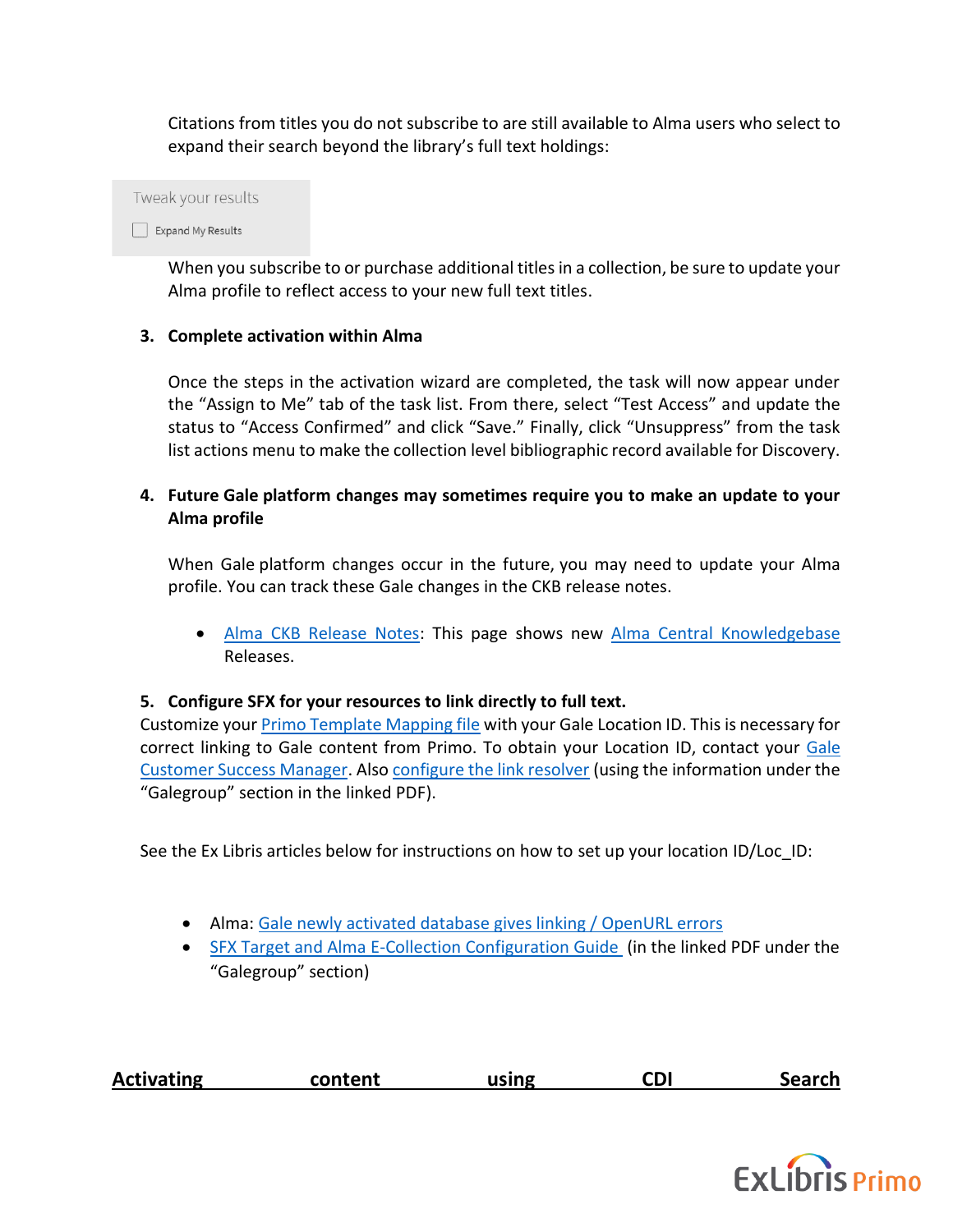## **1. [CDI Search](https://knowledge.exlibrisgroup.com/Alma/Product_Documentation/010Alma_Online_Help_(English)/040Resource_Management/050Inventory/020Managing_Electronic_Resources#Electronic_Collection_Editor_CDI_Tab) activation status**

This setting controls which records will appear in the Primo "Expand" search. Set to "Active" to show records from the collection in the Discovery expand search. Records will be flagged as "No full text available" unless there are full text activations for the collection.

For full text activations, the indication "Full Text available" will be shown.

\*Alma collections that you have active, because you subscribe to their full text, will become automatically searchable in CDI. No separate search activations are necessary for those collections.\*

| Additional<br>General <sup>-</sup><br>CDI <sup>1</sup><br><b>Notes</b><br>History<br><b>Electronic Collection Description</b>                                                                       |  |  |  |  |  |  |
|-----------------------------------------------------------------------------------------------------------------------------------------------------------------------------------------------------|--|--|--|--|--|--|
|                                                                                                                                                                                                     |  |  |  |  |  |  |
| <b>CDI Institution Settings</b>                                                                                                                                                                     |  |  |  |  |  |  |
| CDI Search activation status ○ Active ● Not Active                                                                                                                                                  |  |  |  |  |  |  |
| We subscribe to only son   If the activation status is set to active, the content of this collection will be searchable in CDI regardless of it's full text activation status.<br>in this community |  |  |  |  |  |  |
| Do not show as Full Text<br>available in CDI even if active in<br>Alma                                                                                                                              |  |  |  |  |  |  |

## **2. CDI-only full text activation**

<span id="page-2-0"></span>This setting controls which records will appear in the Primo "Expand" search. Set to "Active" to show records from Activate collection level records in CDI that use link in records, and the library can keep these activations separate from their local Primo index or in the link resolver. You can create groups in the CDI Group Settings section, and the "CDI-only full text activation" appears only in the individual groups and is hidden from the institution section.

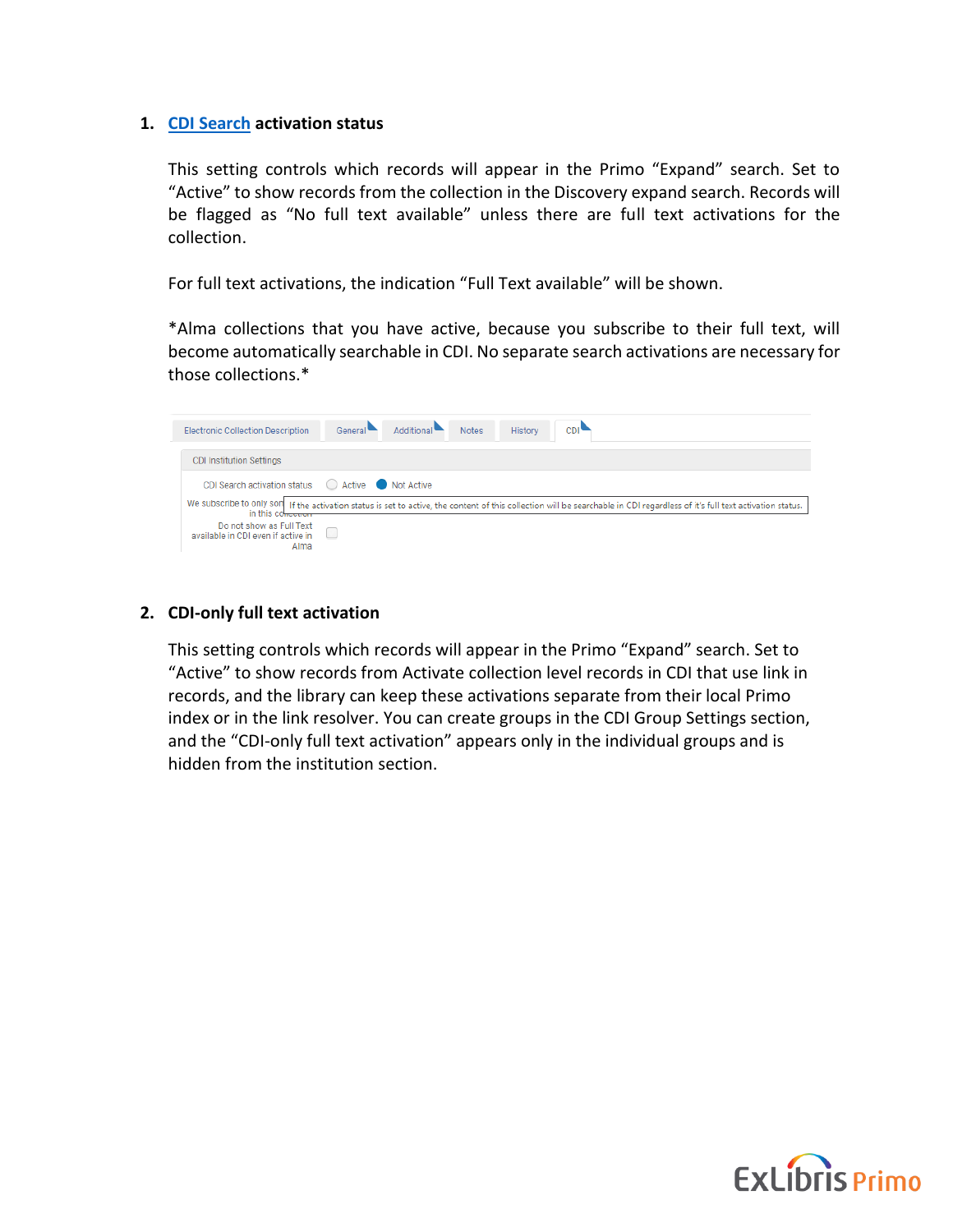# **Directing users to Gale content via SFX**

## **1. Activate content as ["Available" and "Searchable" in SFX](https://knowledge.exlibrisgroup.com/Primo/Content_Corner/Central_Discovery_Index/Documentation_and_Training/040SFX_-_CDI_Single_Activation/010Target_Activation_for_CDI_in_SFX)**

Find your Gale resources within SFX and activate full text targets in order to mark them as full text available in discovery and to make the full text link available via the link resolver. Full text activated targets are automatically searchable in CDI by default. If you are unsure of what Gale products your library has access to, use th[e Gale Direct URLs tool,](https://support.gale.com/urls/products/) or contact your [Gale Customer Success Manager.](https://support.gale.com/connect/success/)

All targets that are marked with the "In CDI: Yes" status can be activated for search separately from the full text activation, so they will appear in the expanded search.

### **2. Link and Search Targets**

There are two types of targets in the KBManager Target list: SFX link targets and SFX search targets. Find your Gale resources within SFX and you may filter by "Link Targets", "Search Targets", or "Link and Search Targets" to display all targets of all types in the KB.

The following target has active indicators for both full text and CDI searching:



### **3. Link customization**

Customize you[r Primo Template Mapping file](https://knowledge.exlibrisgroup.com/Primo/Content_Corner/Knowledge_Articles/Linking_to_Gale_Collections) with your Gale Location ID. This is necessary for correct linking to Gale content from Primo. To obtain your Location ID, contact your [Gale Customer Success Manager.](https://support.gale.com/connect/success/)

See the Ex Libris articles below for instructions on how to set up your location ID/Loc\_ID:

- SFX: [Gale Target Gets OpenURL is Invalid Error](https://knowledge.exlibrisgroup.com/SFX/Knowledge_Articles/Gale_Target_Gets_OpenURL_is_Invalid_Error)
- <span id="page-3-0"></span>• [SFX Target and Alma E-Collection Configuration Guide](https://knowledge.exlibrisgroup.com/@api/deki/files/26602/SFX_Target_and_Alma_E-Collection_Configuration.pdf) (in the linked PDF under the "Galegroup" section)